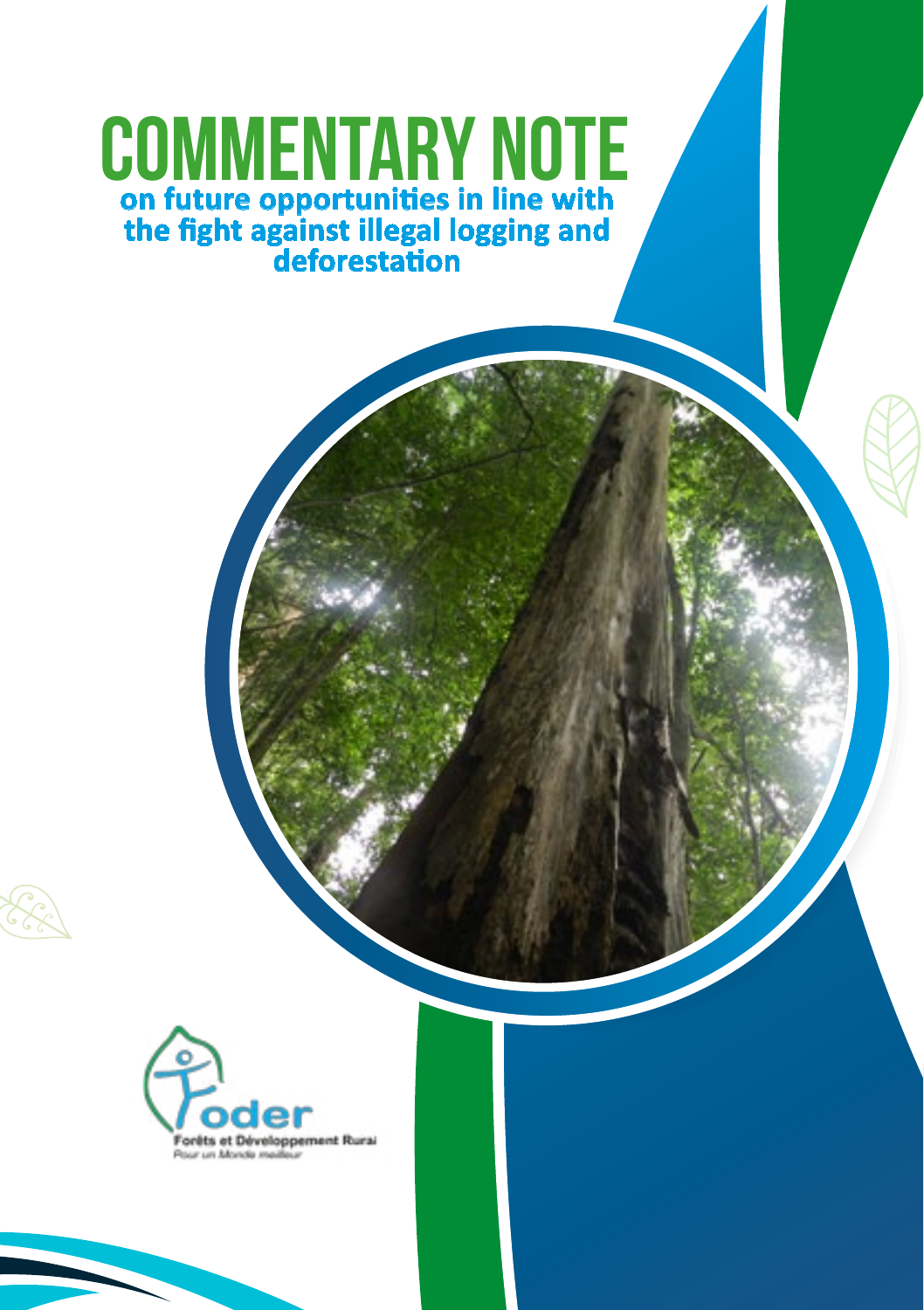

In order to sustain efforts to be made in addressing the issue of illegal forest logging, the European Commission, in May 2003, developed an action plan (AP) on Forest Law Enforcement, Governance and Trade (FLEGT). The Plan acknowledges that this is a serious issue and that the European Union (UE) should find appropriate solutions and consider that strengthening law enforcement without changing unfair laws may worsen the living conditions of the poorest. Adopted in October 2003 by the European Council, The FLEGT-AP builds on two main instruments, namely the FLEGT Voluntary Partnership Agreement (FLEGT-VPA) and the European Union Timber Regulation (EUTR). The first instrument is concluded with timber-producing and voluntary countries with the aim to providing a legal framework which ensures that all importations within the European Union from countries producing timber and by-products were legally produced or purchased. The second instrument is adopted to ensure that the wood found on its market is legal; so, on 20 October 2010, the EU established Regulation No. 995/2010 laying down obligations for operators who bring in timber and by-products on the market for the first time, as well as obligations for traders.

In its Position Note of January 2017 on the renewal of FLEGT-VPA between Cameroon and the EU, the Forest and communities Plateform (Cameroon) mentioned the achievements made in governance through FLEGT-VPA. These achievements which yet show the relevance of the VPA as a tool for improving forest governance seem not to be a priority in Cameroon given that to date no FLEGT licence is issued to confirm the legal origin of the wood exported to the European Union. However, could this be enough to terminate the Agreement (FLEGT-xit), or to consider alternative options (FLEGT version 2.0)? What could be the risks in engaging in such options? Reflexions and suggestions made in this document are a contribution of Forêts et Développement Rural (FODER), a Cameroon civil society organisation engaged in FLEGT since the VPA negotiation between Cameroon and EU, to future practical measures to fight against illegal logging and deforestation.

**2**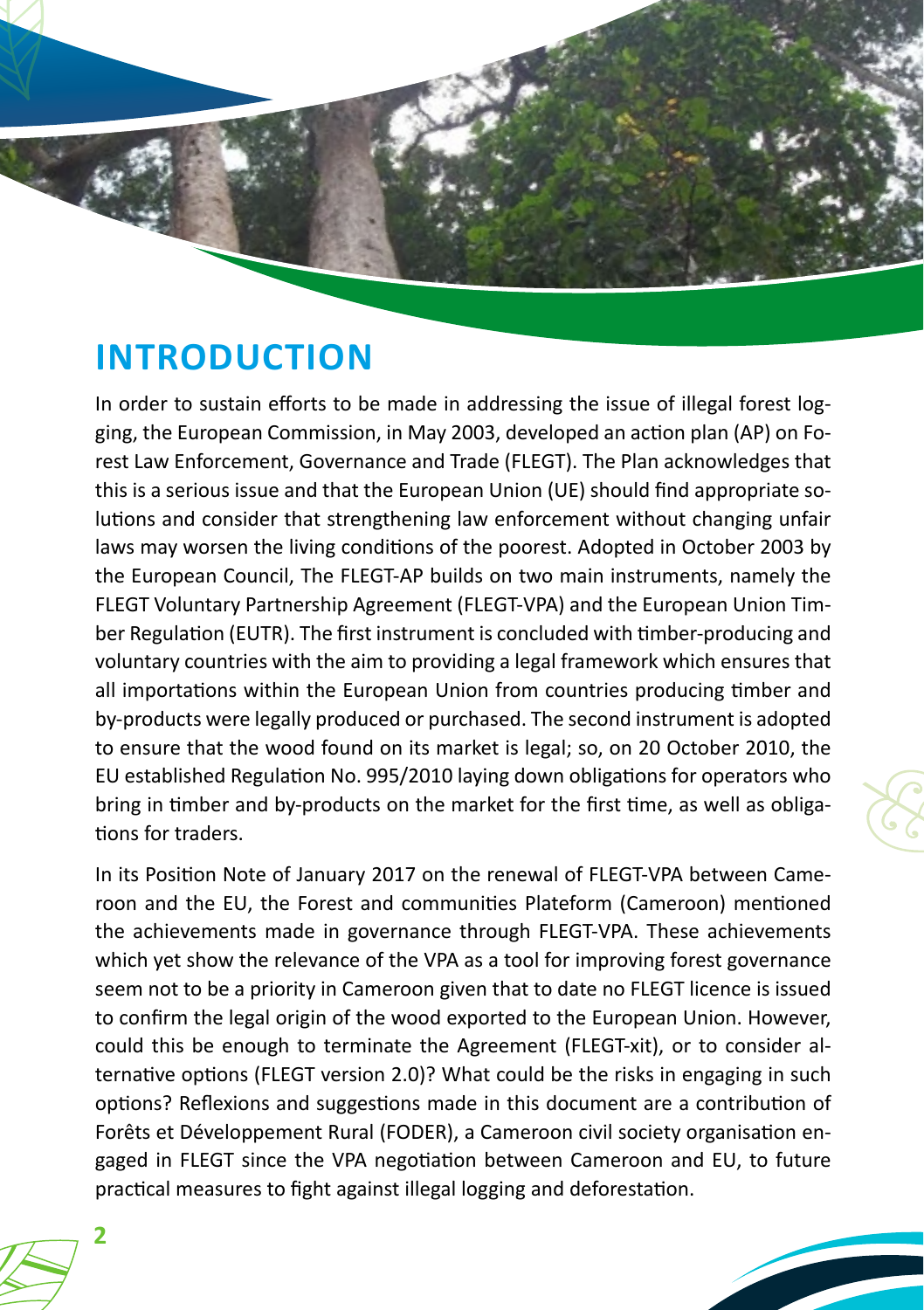## **A.CONCERNING THE THEMES SELECTED FOR THE WORK PLAN**

The draft of this action plan includes some observations and recommendations from the civil society resulting from the evaluation of the FLEGT Action Plan. Some proposed actions are in line with the proposals of the civil society, notably:

- **•** Linking certificates of legality with EUTR;
- Carrying on legal reforms in the forest sector;
- Promoting the involvement of forest stakeholders in forest management;
- **•** Promoting transparency;
- Sharing benefits from forest activities;
- Building capacities of the civil society and the administration in the implementation of reforms related to the improvement of forest governance and the fight against corruption in the sector

### **B. CONCERNING THE REVIEW OF VOLUNTARY PARTNERSHIP AGREEMENTS (VPA) NEGOTIATIONS**

#### *1. Defining progress indicators*

The absence of operational tracking systems and the absence of FLEGT licences which would enable the sales of wood in most VPA countries are often put forward as indicators of the inefficiency of the FLEGT Action Plan, including its component Wood Provision. Yet, the Action Plan builds on three pillars, namely: 1) law enforcement, 2) governance and 3) trade. The evaluation of the Action Plan shows that FLEGT has made progress in transparency, involvement and accountability of stakeholders. These elements which are critical governance parameters seem not to be considered enough what suggests that emphasis is laid on trade.

It is necessary to design progress indicators for each FLEGT pillar to assess the progress made. This will help mobilise and promote greater commitment from stakeholders or to take timely corrective actions. This will also contribute to a holistic FLEGT implementation. In addition to this, given that political will is often put forward to justify delays in FLEGT implementation or negotiations, the EU and its partners should identify and put in place promotion mechanisms for greater political commitment in the fight against illegal logging and deforestation within producer countries, mostly those in partnership with the EU.

**3**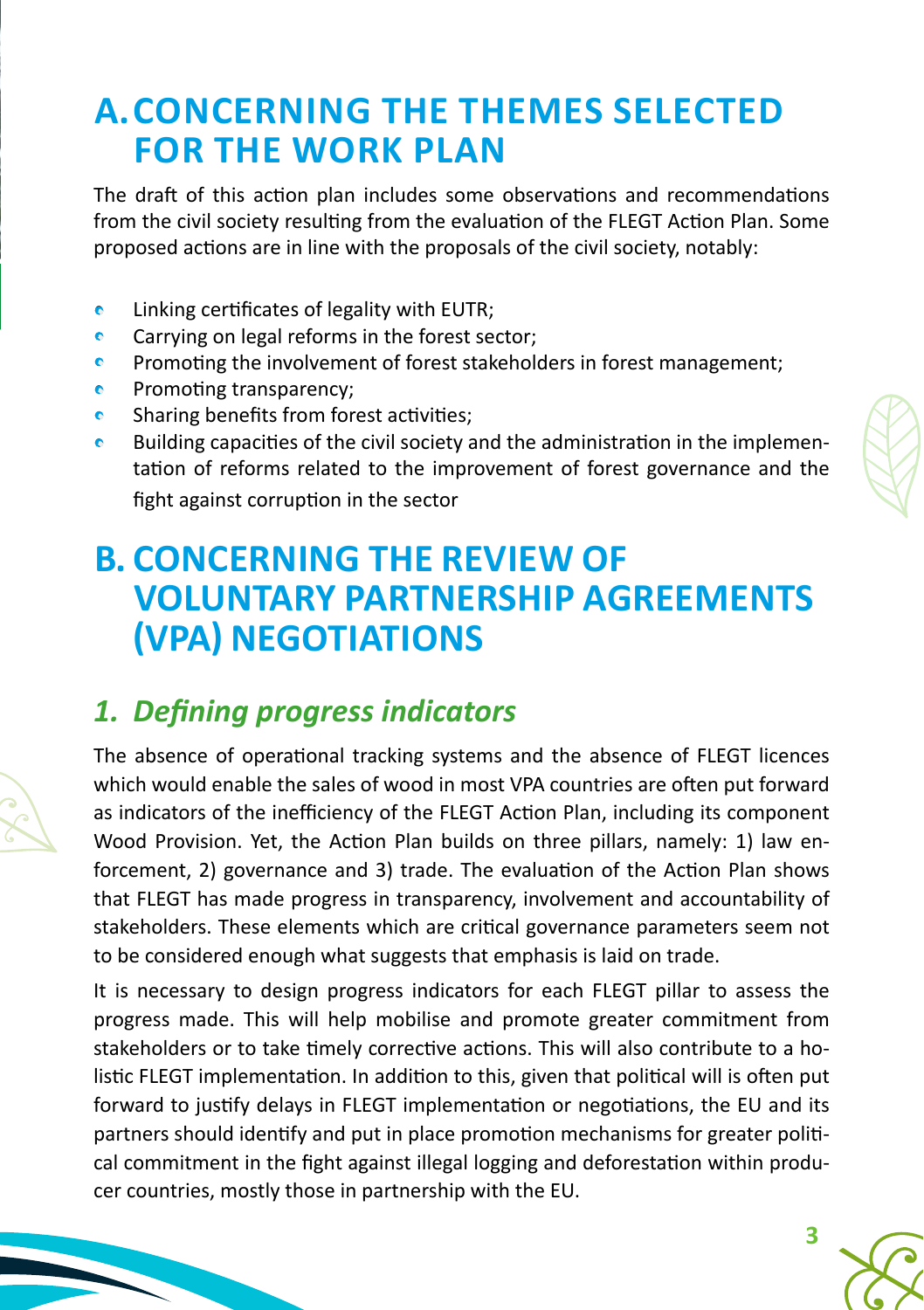### *2. Drawing lessons from delays in issuing FLEGT licences*

The issuance of FLEGT licences depend on the implementation of the wood tracking system (WTS); two (2) of the six (6) elements contained in the Legality Assurance System (LAS) in Cameroon. However, most of the projects for developing tracking information system have had little success, thus affecting progress towards the issuance of FLEGT authorizations. It is necessary to identify the real causes of failures to better address, prevent and anticipate them within the contributions brought to the implementation of WTS in VPA countries. It is also important to consider the fact that responsibilities are often shared among Cameroon, the European Union and the provider in charge of developing WTS.

Some causes of delay in issuing licences are attributed to the 'inoperative' nature of some verifiers in the legality grids. For this reason, suggestions are made that the legality grids should be reviewed. One should not only draw lessons from this shortcoming, but also ensure that during the review of existing VPAs or the negotiation of new ones they should not reduce the standards of the legality grids nor remove their essence. In addition, one should create or promote links between FLEGT certificates of legality and the implementation of the EUTR, as this is the case with the private certificate systems. This could help fight illegality in the forest sector and develop a wood tracking system.

Moreover, the institutional mechanism for the implementation of the VPA in some cases would be ineffective because it does not maximise on the ownership and coordination around VPAs by all the sectors or stakeholders yet concerned by these Agreements. So is the case for the exclusion of the civil society from the Joint Monitoring Committees or the positioning of the Joint Council at the same level as the administration in charge of supervising the FLEGT VPA. It will be wise to review the institutional mechanism for the implementation of VPAs so as to position the Joint Council above the sector administration supervising the FLEGT in the signatory countries in order to ensure better coordination between the sectors and a stronger political leadership of the government hierarchy.

Likewise, with regards to enhancing participation started and promoted by the FLE-GT, non institutional stakeholders (civil society and private sector) should be admitted within the Joint Monitoring Committee on the implementation of the FLEGT VPA.





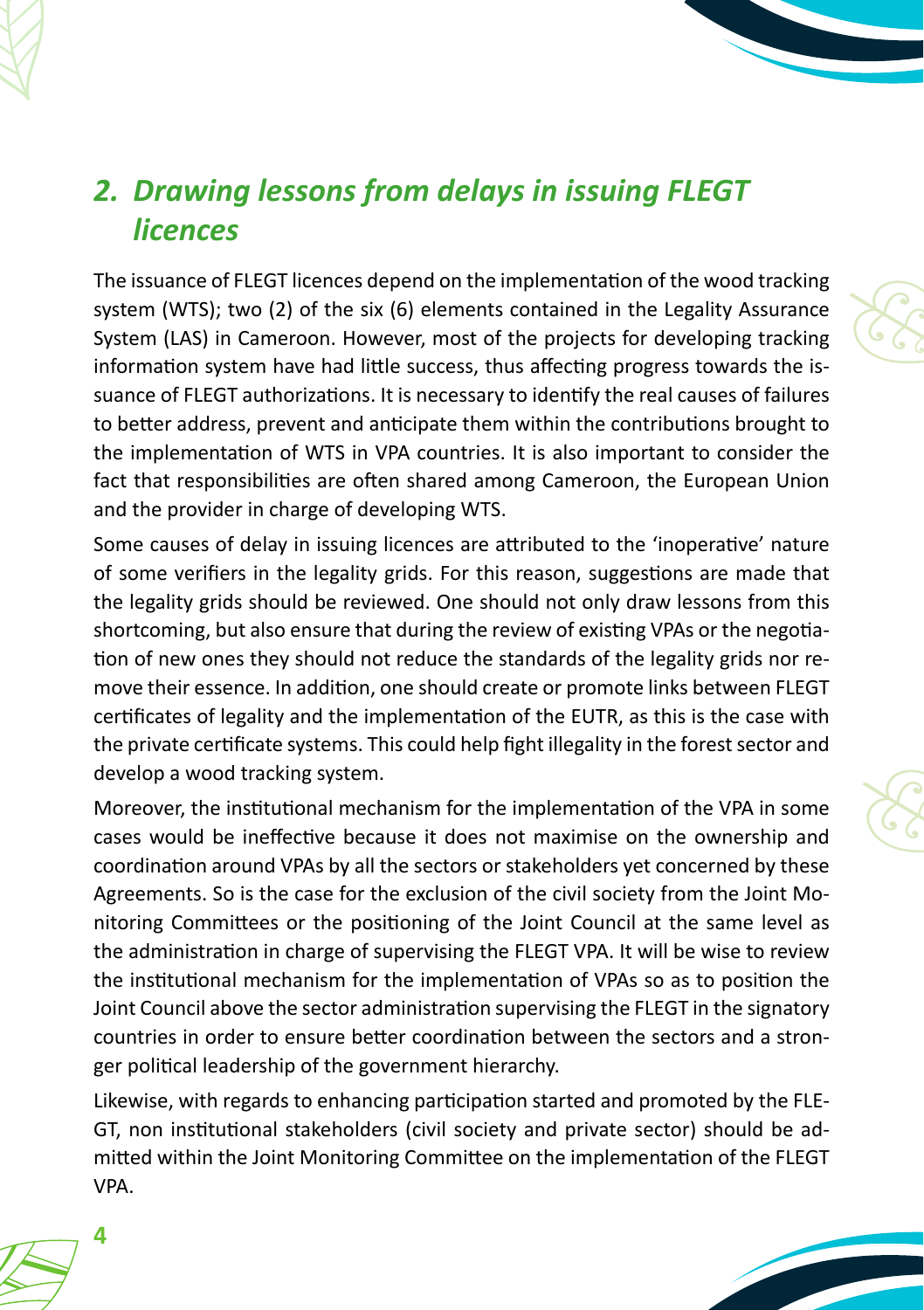### **C. CONCERNING EU FLEGT ALTERNATIVE COMMITMENTS**

The draft working plan for 2017-2020 defines areas of action which comprises, among others, alternative options to a FLEGT commitment. It is necessary, in determining these alternatives, to choose those who could bring optimum efficiency in the fight against illegal logging and deforestation, the European Union being viewed as the leader globally. To this effect, a thorough analysis of the risks and the feasibility of options selected will be carried out. A case-by-case and mostly participative approach should be prioritized so as to include not only the peculiarities of the institutional and governance contexts, but also significant progress and (ongoing) initiatives regarding the improvement of governance. The European Union should then make sure to avoid giving priority to approaches which could be risky and result in more inertia and inefficiency.

The challenge would be to include discussions and actions on sustainable forest management and illegal logging in partnership, cooperation or free trade agreements between the EU and timber-producing countries. This option for instance includes the risk in addressing the issues of sustainable forest management and fight against logging, and the illegal forest conversion in the frameworks or processes conducted by administrations whose priority is not managing forests or protecting the environment; what could then lead to perverse effects. Difficulties in the coordination, distribution of sector administrations, and cumbersome administrative procedures could be bottlenecks in achieving the targeted goals.

The conclusion made from the evaluation of FLEGT Action Plan that the VPA may no more be a relevant tool to address the challenges of forest governance in all countries, requires a thorough analysis for those countries which have already signed VPAs, and where these VPAs are in the implementation stages even though at different levels of progress

Moreover, if the vision of FLEGT alternative commitments for the countries which have not yet signed VPAs is a good option; for VPA countries, the various forms of actions planned to support FLEGT objectives set forth under these alternative commitments should be used to reinforce the implementation of VPAs as well as the achievement of FLEGT objectives in countries like Cameroon, the Central African Republic and the Republic of Congo in Central Africa (See. Line 1.1b of Appendix I of the work plan 2017 - 2020).

**5**